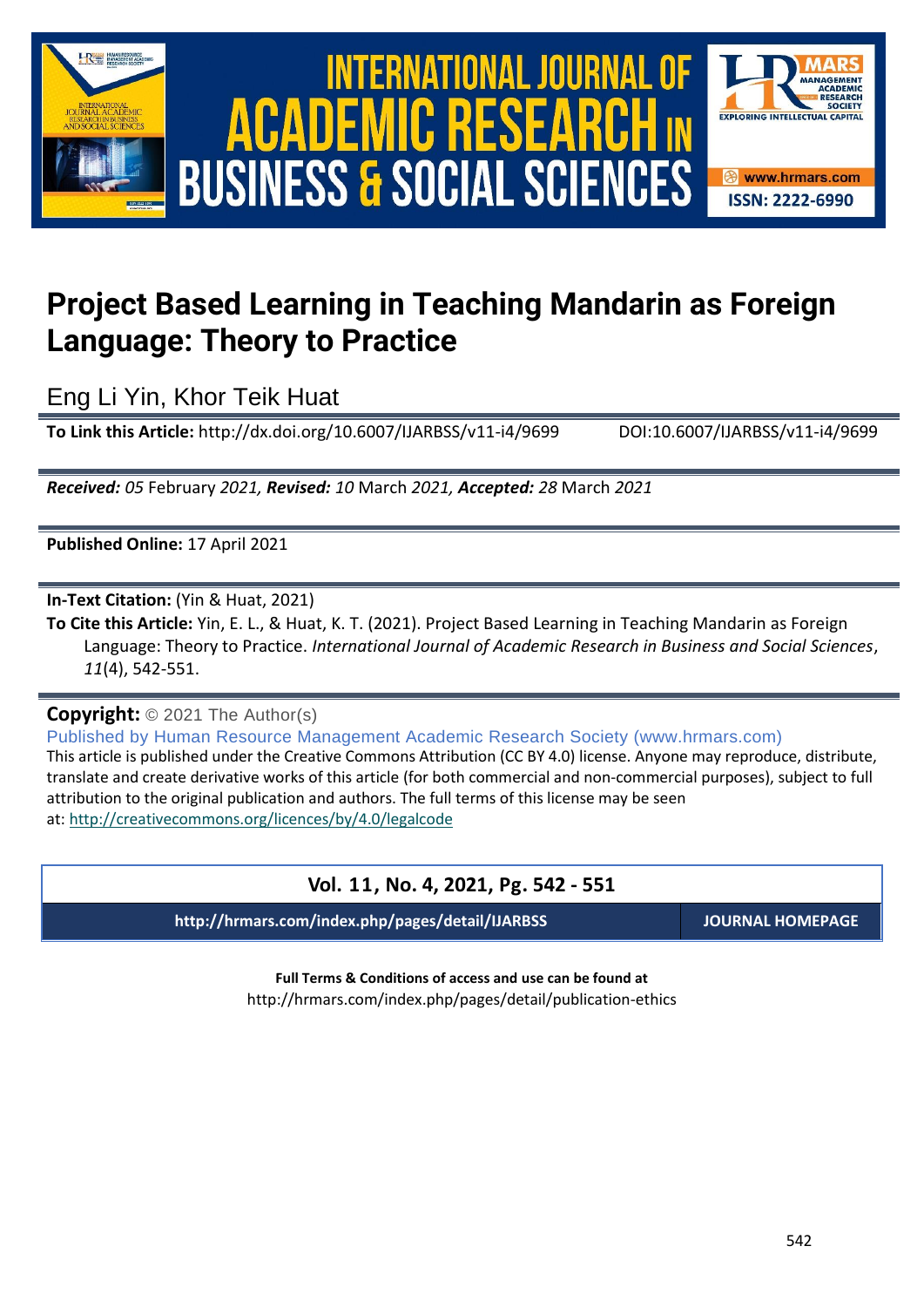

## **Project Based Learning in Teaching Mandarin as Foreign Language: Theory to Practice**

Eng Li Yin, Khor Teik Huat

Modern Language Department, Faculty of Language and Communication, Sultan Idris Education University, Malaysia. Email: joaan1989@gmail.com

## **Abstract**

Project-based learning (PjBL) emerges as a model that meets the needs of both teachers and students in teaching and learning a foreign language effectively. PjBL in the field of Mandarin as Foreign Language (MFL) are still new. This article with the aims to discuss the definition and the benefits of PjBL. It is also deals with the steps for implementing the PjBL project in class. Finally, the suggestion of implementing PjBL activities in Mandarin class for beginners have been detailed.

**Keywords:** Project-Based Learning, Project Steps, Mandarin As Foreign Language, Mandarin Class Project Activities, Beginners

## **Introduction**

Project Based Learning (PjBL) was introduced in Malaysia since 2006 (BTP, 2006). It is seen as one of the teaching and learning methods that can improve students' knowledge or skills with experienced and solving problem related to the real world. Due to these criteria, PjBL has been recognized as an effective 21<sup>st</sup> century education (Pham, 2018). However, PjBL studies are still new and growing in Malaysia (Wan et al, 2020) especially in the field of Mandarin as Foreign Language (MFL). There is only one study of PjBL in the field of MFL has been found in Malaysia, which is about MFL in vocational college by Eng (2020). There is also a limited study about PjBL in MFL and still in the review stage (Xing, 2020; Li, 2014; Zhou, 2013).

PjBL is not a new teaching method in pedagogical studies. PjBL was first introduced by David Snedden, who teach Science subject in vocational agriculture classes in America (Beckett, 2006). It came from the idea of John Dewey, who trusted that someone learning by doing is better than only listen to the information given by the teacher (Collier, 2017). Later, PjBL was developed and popularized by William Heard Kilpatrik, John Dewey's student, in his article namely "The Project Method" in 1918, which stated that there is a need for students to do purposeful activities (Beckett, 1999). Students need to apply the learned knowledge based on existing knowledge and new knowledge in related situations.

PjBL was not applied in Foreign Language education in the beginning, but is widely applied in the field of Science education (Kavlu, 2015). PjBL was only introduced in the field of Foreign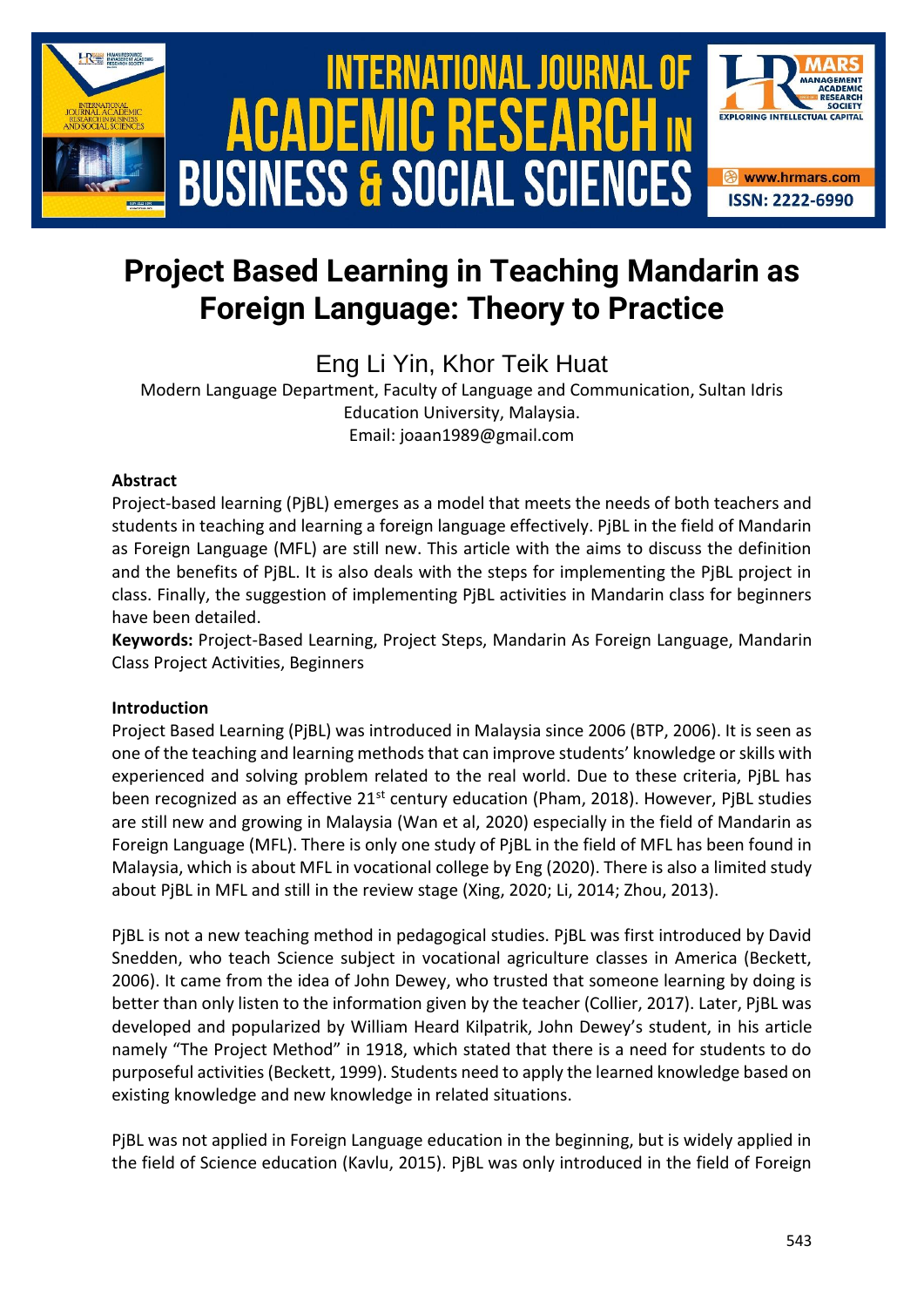**Vol. 1 1 , No. 4, 2021, E-ISSN: 2222-6990 © 2021 HRMARS**

Language education in the 1980s due to the educators' interest in the principles of studentcentered learning, autonomy and cooperative contained in PjBL (Hedge, 1993). After that, project-based learning has become a popular activity in teaching language in various levels and contexts (Beckett, 1999; Yahya Othman & Suzanawaty Osman, 2014; Esmail Zare-Behtash & Tayebe Sarlak, 2017; Noor Idayu Abu Bakar et al., 2019).

Thus, this paper would like to discuss some fundamental aspects of PjBL by focusing on the explanation of PjBL, the benefits of PjBL in Mandarin class, steps for implementing a PjBL project and the suggestion of implementing PjBL activities in Mandarin class.

#### **Definitions of Project Based Learning**

There are many definitions for project based learning. Buck Institute for Education (BIE, 2019), stated that PjBL is a teaching method which guide students to learn actively associated with the real world and produce a meaningful project. Students need to work on the project in a week or for a semester involving them resolve issues related to the real world or answer a complicated question. At the end of learning, the skills such as critical thinking, cooperation, creativity and communication can be developed in depth indirectly.

Beckett (2006) said that PjBL is a student-centered teaching method which the students get the knowledge and skills through solving some task individually or in a group with the help of the teacher and friends by using the information that had learned during solving problem that related to the real world. The students have to present their final product orally or in a written report at the end of the learning process (Beckett, 2002).

Same with Beckett (2006); Zhou (2013) also mention that PjBL is a student-centered teaching method. The students have to implement challenging authentic task, collect and analysis information, produced quality authentic product and present the product with the teacher's guide. PjBL provides student the environment to use the target language.

PjBL is carried out based on the teaching objective and teaching syllabus (Niu, 2019). It begins with the questions. Under the teacher's guide, students' study in a small group to solve the real problem. Their language knowledge and communication ability will be improved.

While according to Xing (2020), PjBL is a teaching method which the project as a connection between students, teachers and the teaching contents. These combination leads to student learning, guidance from teachers and evaluation for the project outcomes. It fosters student autonomy and other learning skills.

PjBL in the foreign language class, Moritoshi (2017) stated it is an approach which need students work in a small group to produce a product by using target language. During the task, it provides the needs to communicate continuously which can fulfil by using authentic target language, meaningful, contextual and self-centered. It can be seen that PjBL brings to the knowledge construction derived from previous knowledge, experience, and interaction with the social environment (Sadrina et al., 2018).

In the other way, Ciptro & Arianal (2018) pointed out that PjBL is a teaching approach because it can be used by teachers to deliver syllabus based on predetermined learning outcomes. At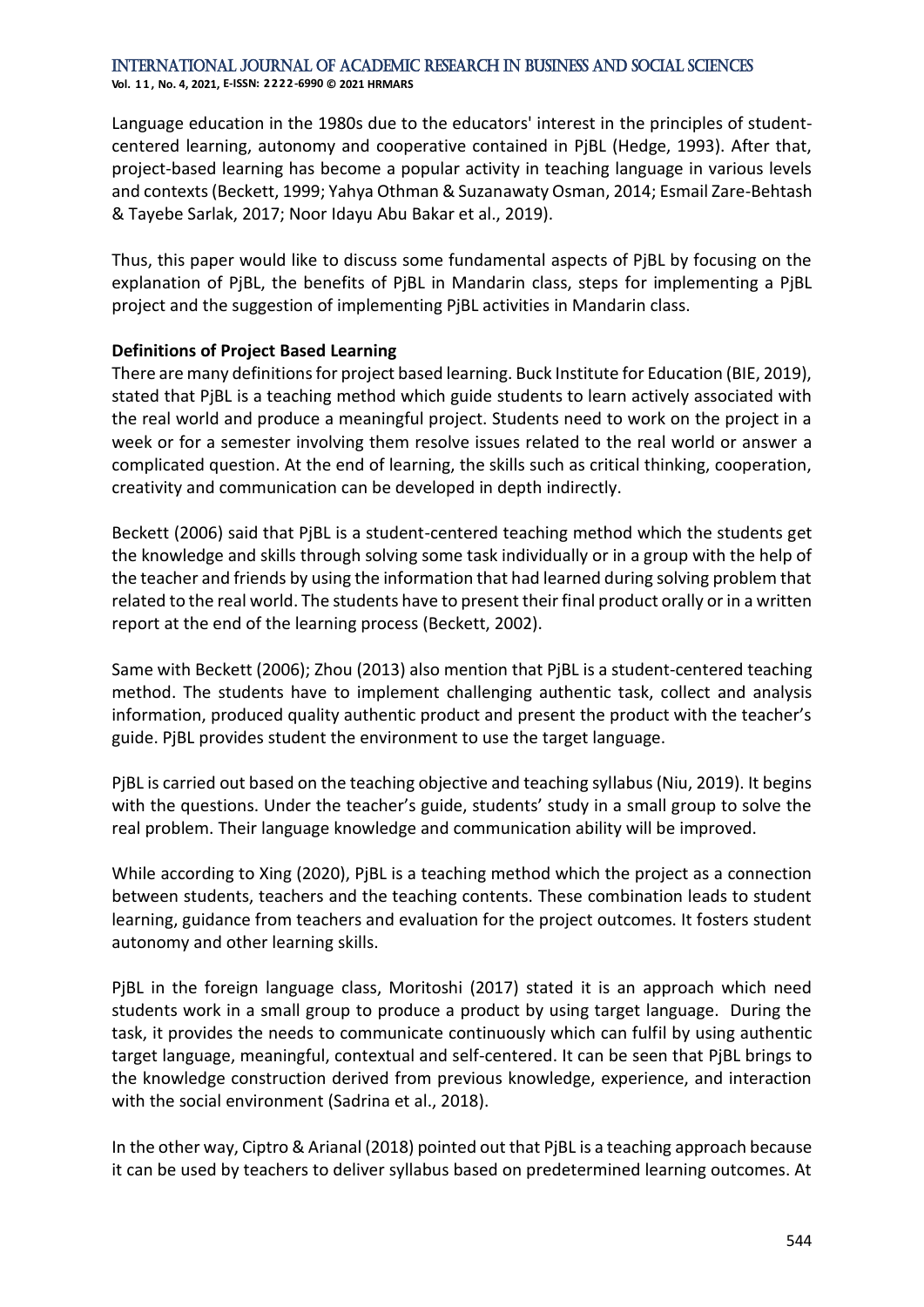**Vol. 1 1 , No. 4, 2021, E-ISSN: 2222-6990 © 2021 HRMARS**

the same time, PjBL is said to be a learning approach because it is based on theories of learning such as constructivism and also learning through experience. So, PjBL is a studentcentered learning approach, in which students have to investigate, involving in decisionmaking process based on data analysis, collaboration, product-oriented and involving in document preparation.

Based on the discussion above, PjBL can be concluded as teaching and learning approach. This is because teacher delivers the content of learning syllabus and guide students to implement the project so that students can more understand what they have learned. The project can be done individually or in group and can be a short term or long term. Students have to find the information, work collaborative, creative and apply what they had learned to produce a final product based on the real situation question. Students have chances to communicate using the target language during the PjBL activities and it brings to improve their language skills such as speaking skills and social skills.

- Thomas (2000) had proposed five criteria of PjBL as below:
- *1. PBL projects are central, not peripheral to the curriculum.*

*2. PBL projects are focused on questions or problems that "drive" students to encounter (and struggle with) the central concepts and principles of a discipline.*

- *3. Projects involve students in a constructive investigation.*
- *4. Projects are student-driven to some significant degree.*
- *5. Projects are realistic, not school-like.*

With these distinctive features, PjBL had drawn attention of the researcher and educator. Previous studies had proved that PjBL have many benefits. It is a need to discuss about the benefits of PjBL in the next section.

#### **Benefits of Project Based Learning in Teaching Mandarin as Foreign Language**

Mandarin has been taught as a foreign language in Malaysia for a long time. However, there has been little application of the Project Based Learning in teaching. There are a few benefits applying PjBL in MFL classes in the previous studies.

First, PjBL helps to improve language skills such as speaking skills, listening skills, reading skills and writing skills. Lui (2013) stated that with the project activities in the class, students can improve their speaking skills in the aspect of pronunciation. Through the project activities, students can apply what they had learned in the real situation and understand well the learning material (Amalia et al., 2019). Zhou (2014) proves that after joining the project activities in class, the students get good performance in accuracy, fluency and complexity which is the element of the communication. Besides that, Niu (2019) also mentions that, student's communication skills not only improve but also more willing to speak in Mandarin when doing PjBL activities.

Second, PjBL had increase student's learning motivation. Lui (2013) study showing that students are more concentrated and motivated during learning Mandarin with the implementation of project activities. Students will notice their own weakness and will have a high desire to improve it when implementing the project activities (Zhao & Beckett, 2014). At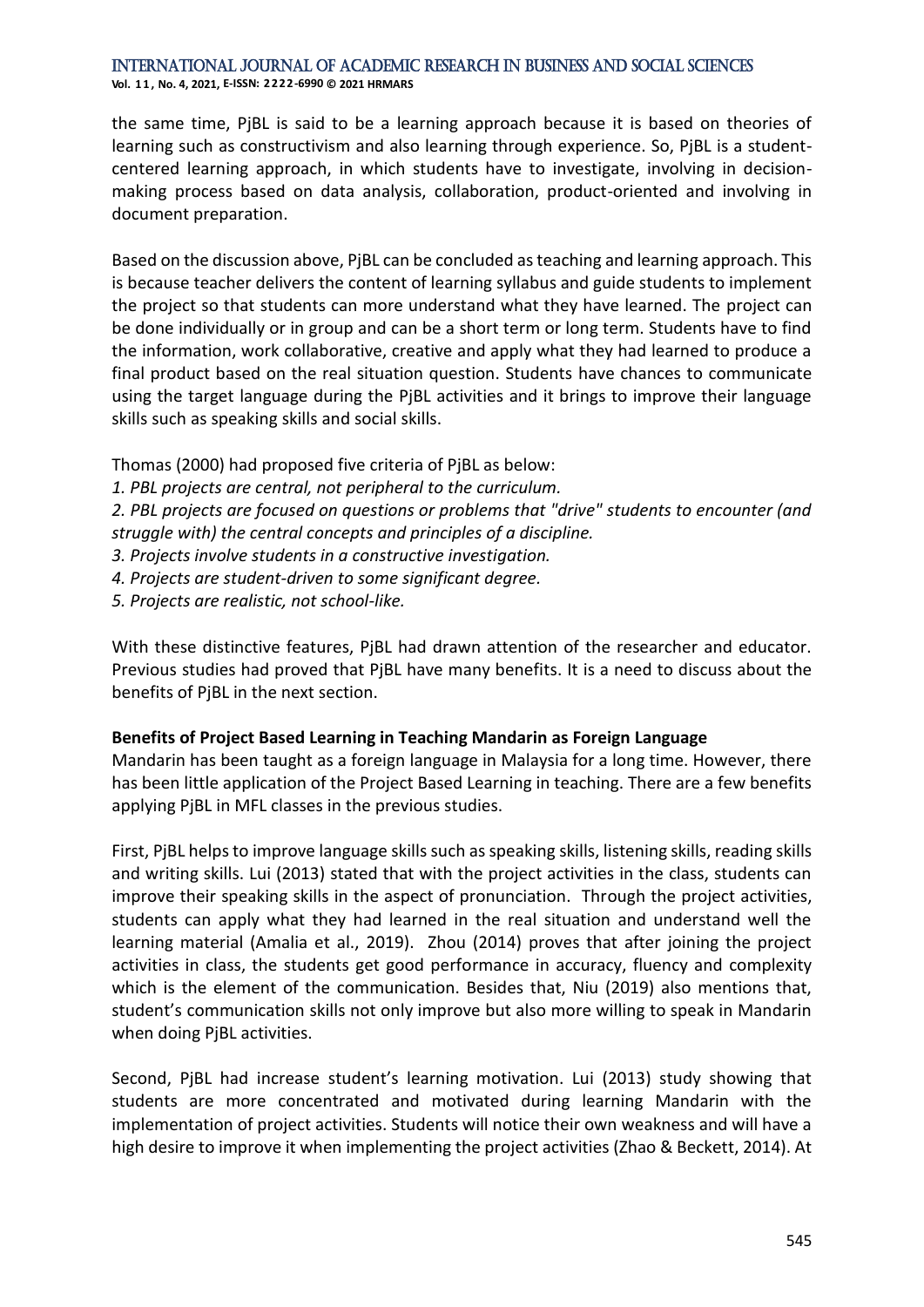#### International Journal of Academic Research in Business and Social Sciences **Vol. 1 1 , No. 4, 2021, E-ISSN: 2222-6990 © 2021 HRMARS**

the same time, student's interest in learning Mandarin also increase (Xing, 2020; Niu, 2019; Li, 2014).

Third, with the PjBL lesson, students are more independent in learning (Xing, 2020) and more creative and collaboration during producing the final product (Zhou, 2014). This is because students need to implement the project by group and to find the solution when producing the final product.

PjBL seem like suitable applying in foreign language classes include MFL classes. Beside the benefits of PjBL, it is important to know how to implement PjBL in foreign language classes.

#### **Steps for Implementing a Project Based Learning Project**

PjBL is a learning model that surrounded the project (Thomas, 2000). Niu (2019) stated that, project in MFL is a learning activity that implement between teacher and students based on student's interest, needs for real communication, teaching curriculum and the student's actual level. It needs to be student-centered, based on real life situations and provides students the opportunity to communicate in the target language.

Furthermore, most of the students who study Mandarin as Foreign Language are beginners. Therefore, the steps for implementing PjBL play an important role to ensure that students understand the basic learning process through project. At the same time, the steps need to help both teacher and students during organise the PjBL activities.

There are a few models to implement PjBL in the language classes. Li (2014) argues that a project in Mandarin language classes covers four steps, which is determine the project, planning, implementing project and evaluate the final product of the project.

Niu (2019) in her thesis introduces a model which illustrates the process of project work in six steps. Step 1 determines the project theme. Step 2 determine project planning: this step include planning teaching objective, teaching contents, teaching time and project activities that need to implement. Step 3 exploration: in this step, students need work in small group and learn new knowledge or skills to obtain project solution information. Step 4 producing project final product. Step 5 sharing experience of projects production: students present the project final outcome and sharing the experience about the project production process. Step 6 evaluation: evaluation is done based on self-assessment, group member assessment and project performance evaluation.

Based to the above models, ten steps Stoller (1997) model seem like can clearly explain the implementating PjBL steps in class which involve both teacher and students. Alan and Stoller (2005) had apply this model in their research namely "Maximizing the Benefits of Project Work". The ten steps can be summarized as below:

#### *Step 1: Students and teacher agree on a theme for the project*

Students are allowed to give an opinion and choose the project theme. The project ranges from structured, semi-structured to unstructured to how the teacher defines the project. Although teacher can decide the project type, but the student is encouraged to decide the project theme.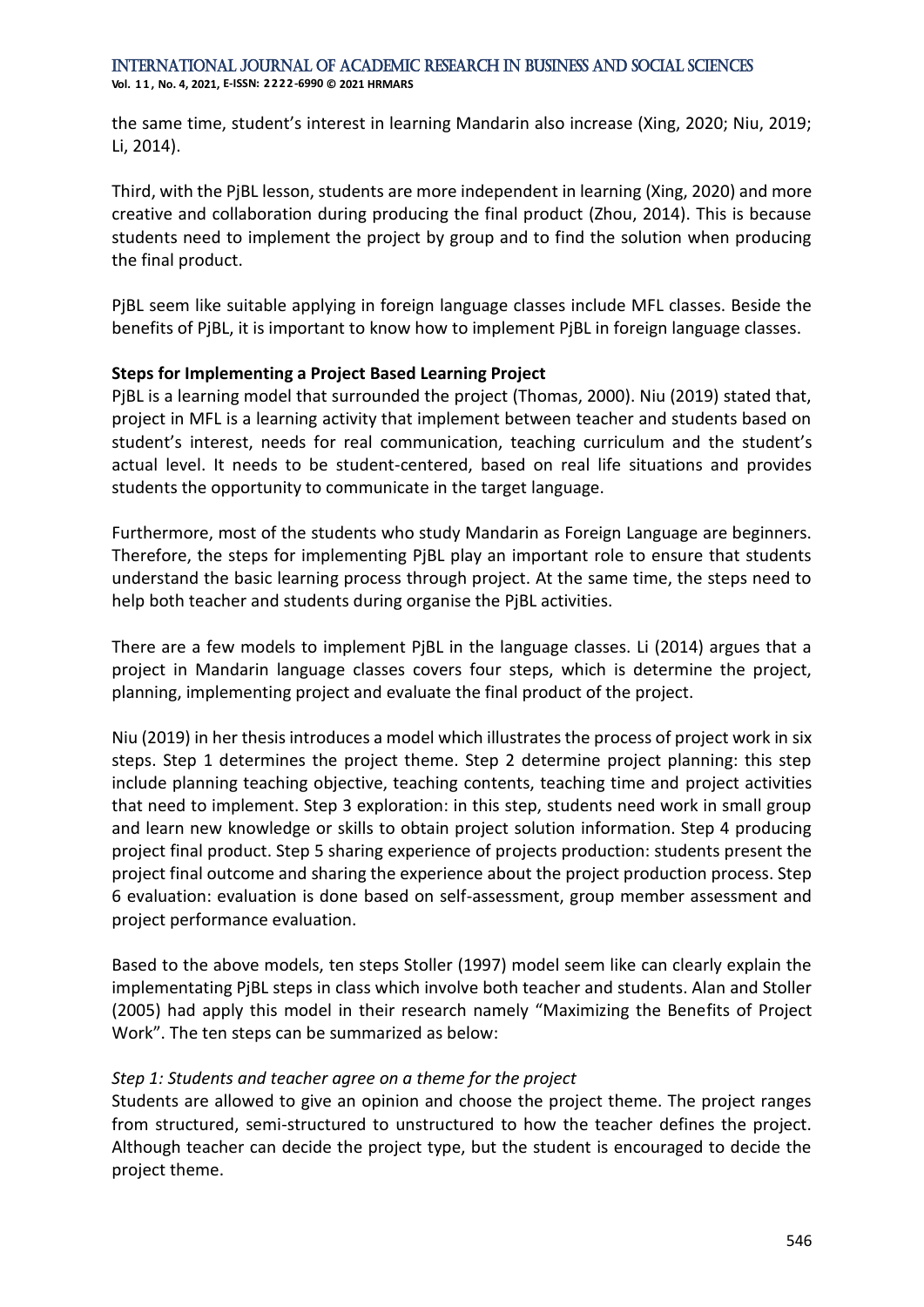**Vol. 1 1 , No. 4, 2021, E-ISSN: 2222-6990 © 2021 HRMARS**

#### *Step 2: Students and teacher determine the final outcome of the project*

Students and teacher determine the final outcome of the project, such as written report, presenting orally, pamphlet and video. Furthermore, students and teacher also discuss the suitable audience for the project. It can be classmate, student from other class, parents and etc.

## *Step 3: Students and teacher structure the project.*

After the theme and final outcome of the project are defined, students and teacher figure out the project contents. Some questions need to be considered before starting a project: "What information is required to complete the project?", "How to collect the needed information?", "How to categorize and analyse the information?" and "What is the duration for the project implementation?".

## *Step 4: Teacher prepares students for the demands of information gathering*

Teacher have to provide the language needed, which suitable with the student's level so that the students can gather the information. As an example, students will be conducting interviews with people to gather information, therefore teachers should provide guidance on the format of questions and how the conversation.

## *Step 5: Students gather information*

After students practice language, skills and strategies, they need to gather information. Teachers need to provide relevant content resources when necessary.

## *Step 6: Teacher prepares students to compile and analyze data*

In this step, students will face challenges in the category and analysis of information. Therefore, teachers need to provide a session so that students can practice language skills in categories, evaluate, analyse and interpret information.

## *Step 7: Students compile and analyse information*

The former stage is a simulated practice, and this stage is the practical operation. The students will organize and analyse data with the assistance of a variety of organizational techniques. *Step 8: Teacher prepares students for the language demands of the final activity* After the students successfully analyse data before presenting the final project, the teacher needs to prepare some activities for practicing skills of the presentation.

## *Step 9: Students present the final product*

At this stage, the students will present their final project on which they have done with a lot of effort.

## *Step 10: Students evaluate the project*

Although viewing the final project presentation is the final step, evaluating projects is necessary for reflecting what the students have learned. Students reflect on what they learned through the project. Students also stated the improvement suggestions for their next project. Teachers provide feedback on language learning and student performance.

It is clear that this Stoller model more clearly and easily implemented by both students and teacher. Each step plays a crucial role in completing a successful project. Stoller (1997) stated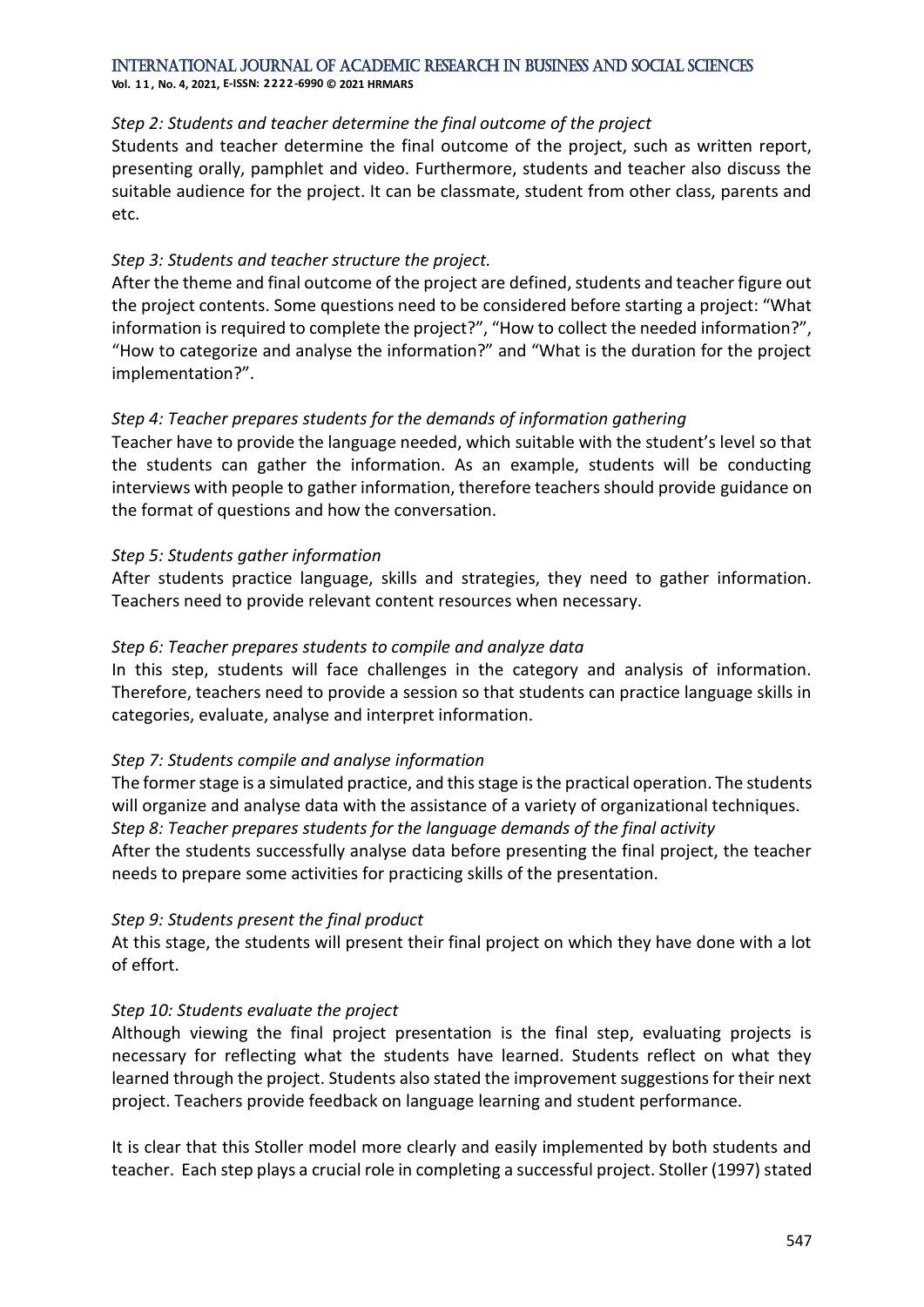#### International Journal of Academic Research in Business and Social Sciences **Vol. 1 1 , No. 4, 2021, E-ISSN: 2222-6990 © 2021 HRMARS**

that teacher can exclude some unnecessary steps based on project suitability. Therefore, with the modification of this Stoller model (1997) and the steps proposed by researchers in the field of MFL can help students understand the learning contents, practice language skills and increase the motivation of learning Mandarin.

#### **Suggestion of Implementing Project Based Learning Activities in Mandarin Language Class**

Learning Mandarin as Foreign Language which introduce in Malaysia secondary education is only involve the beginning level. The main purpose of introducing Mandarin as Foreign Language is to cultivate students to communicate in the target language in daily life. As stated in vocational college mandarin curriculum, at the end of the study, student can communicate in mandarin using simple sentence and pronounce correctly in the related situation (KSKV, KPM, 2018). Because the students are beginners in learning Mandarin, Li (2014) argue that a short-term project is more suitable and easier to handle by the students and more focus in the learning topic. It is also can more focus to cultivate the student's language skills, such as speaking skills (Li, 2014). Some speaking project as suggested by Van Lam (2011) like speeches, presentation, debate, drama, role play and so on can be launch in class. The project can be in video record. Therefore, the implementing PjBL activities in Mandarin classes must be easier to handle and understand by both teacher and students. Below is the suggestion for implementing PjBL activities in mandarin classes which focus on cultivate students' speaking skills:

#### *Step 1: Students and teacher agree on a theme for the project*

Teacher introduce the project theme which based on the learning topic. The project begins with the question which related to the theme.

#### *Step 2: Students and teacher determine the final outcome of the project*

Teacher and students decide the final outcome of the project. The final outcome product can be a menu, photobook, video or map and the presentation method can be in role play.

## *Step 3: Students and teacher structure the project.*

Teacher and students discuss about the project's contents based on each theme and the duration for producing product.

## *Step 4: Teacher prepares students the needed language*

Teacher provide the needed language such as vocabulary, grammar (sentences) and the pronunciation based on the learning topic. It is easier for students to implement the project with the vocabulary and grammar based on the related topic (Zhao & Beckket, 2014). Students have the opportunity to apply the learned language in the real context (Amalia, et al., 2019) and enhances the understanding of the learning concept (Ong, et al., 2017).

#### *Step 5: Students gather information*

Students discuss and divide the work with group members. They find the information through internet. In this step, students will practice with their group members using target language.

## *Step 6: Students doing preparation for the presentation*

Students who are ready doing rehearsal in class. At the same time, teachers correct their script, pronunciation and grammar.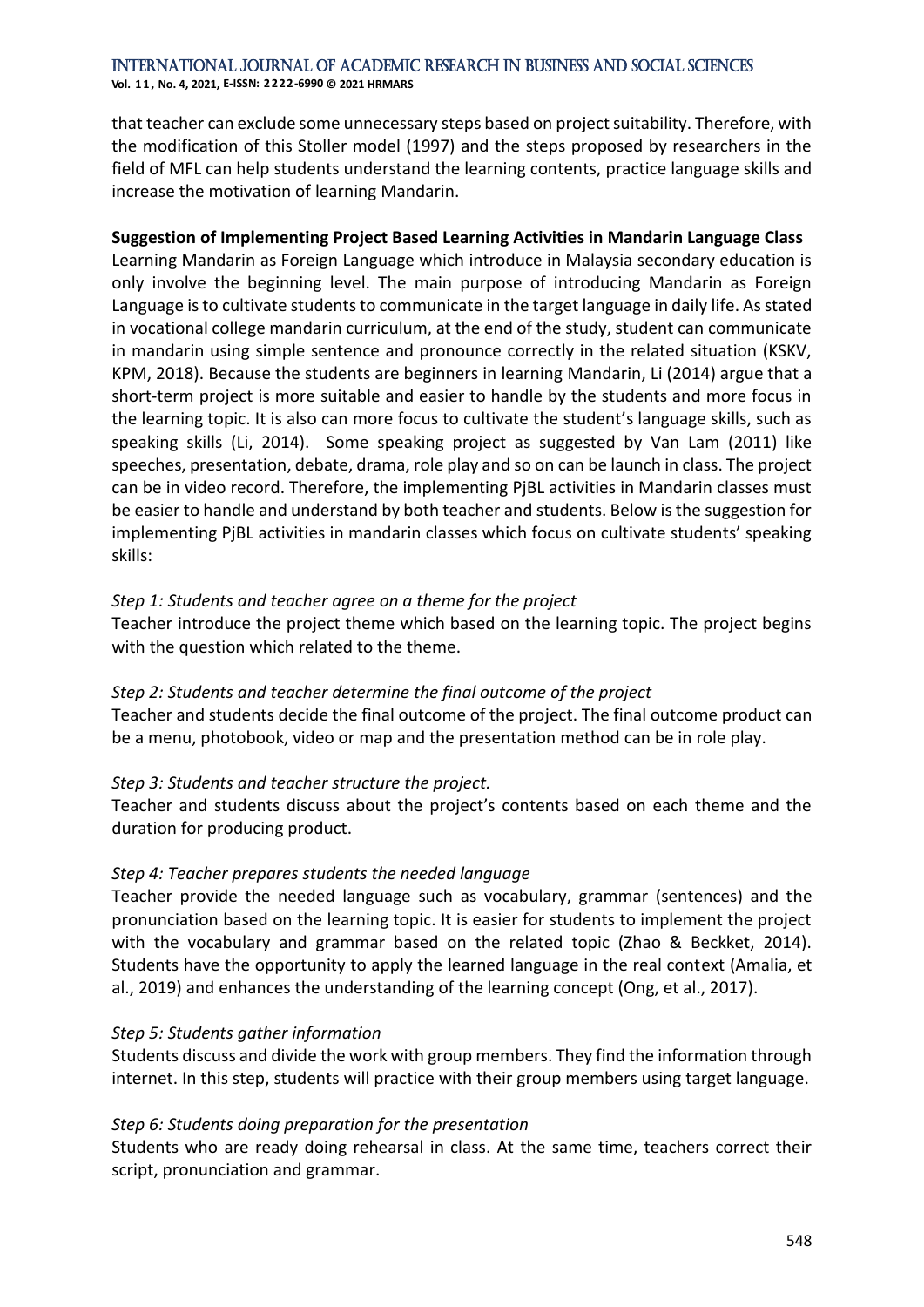**Vol. 1 1 , No. 4, 2021, E-ISSN: 2222-6990 © 2021 HRMARS**

*Step 7: Students present the final product* Students present their final product in class.

#### *Step 8: Students and teacher evaluate the final outcome*

Teacher evaluate student's performance using the project rubric. While students doing reflection about the project by using self and group members assessment form.

#### **Conclusion**

This article presented various definitions of PjBL and its benefits in Mandarin language learning. Besides that, the steps for implementing a PjBL project also have discussed. The suggestion of implementing PjBL project by adaptation of Stoller (1997) model and the previous studies also have been detailed to accommodate with the MFL learning situation in vocational college, Malaysia. With this explanation, hope to give an idea to the Mandarin teachers in the implementation of the PjBL in classes especially for beginners. This teaching approach can be applied in Mandarin classes so that students know how to use the learned materials in real situations, improve language skills and improve social skills.

#### **Corresponding Author**

Khor Teik Huat

Modern Language Department, Faculty of Language and Communication, Sultan Idris Education University, Malaysia.

Email: khor\_teik\_huat@fbk.upsi.edu.my

#### **References**

- Alan, B., & Stoller, F. L. (2005). Maximizing the Benefits of Project work in Foreign Language Classrooms*. English Teaching Forum*, *43*(4), 10-21.
- Amalia, I. P., Abidin, S. F. F., & Safitri, S. R. (2019). Project-based Learning in Chinese Classroom: A Way to Stimulate Students. *International Seminar on Language, Education, and Culture, KnE Social Sciences*, 77–84**.**
- Beckett, G. H. (1999). *Project-based instruction in a Canadian secondary school's ESL classes: Goals and evaluations* (Doctor of Philosophy Thesis). University of British Columbia British Columbia,Canada.Beckett, 2002.
- Beckett, G. H. (2006). Project-based second and foreign language education: theory, research, and practice. In G. H. Beckett & P. C. Miller (Eds.), *Project-based second and foreign language education: Past, present, and future*. Connecticut, USA: Information Age Publishing Inc.
- Buck Institute for Education. (2019). Project Work Report. Retrieved from https://my.pblworks.org.
- Bahagian Teknologi Pendidikan Kementerian Pendidikan Malaysia. (2006). *Project-Based Learning Hanbook*. Communication and Training Sector, Kuala Lumpur.
- Ciptro, H., & Arianal, M. R. (2018). Project Based Learning: A Review of Literature On Its Outcomes And Implementation Issues. *LET: Linguistics, Literature and English Teaching Journal*, 8(2), 110-129.
- Collier, L. D. (2017). *Using a Project-Based Language Learning Approach in the High School Spanish Classroom: Perceived Challenges and Benefits* (Master Thesis). Brigham Young University.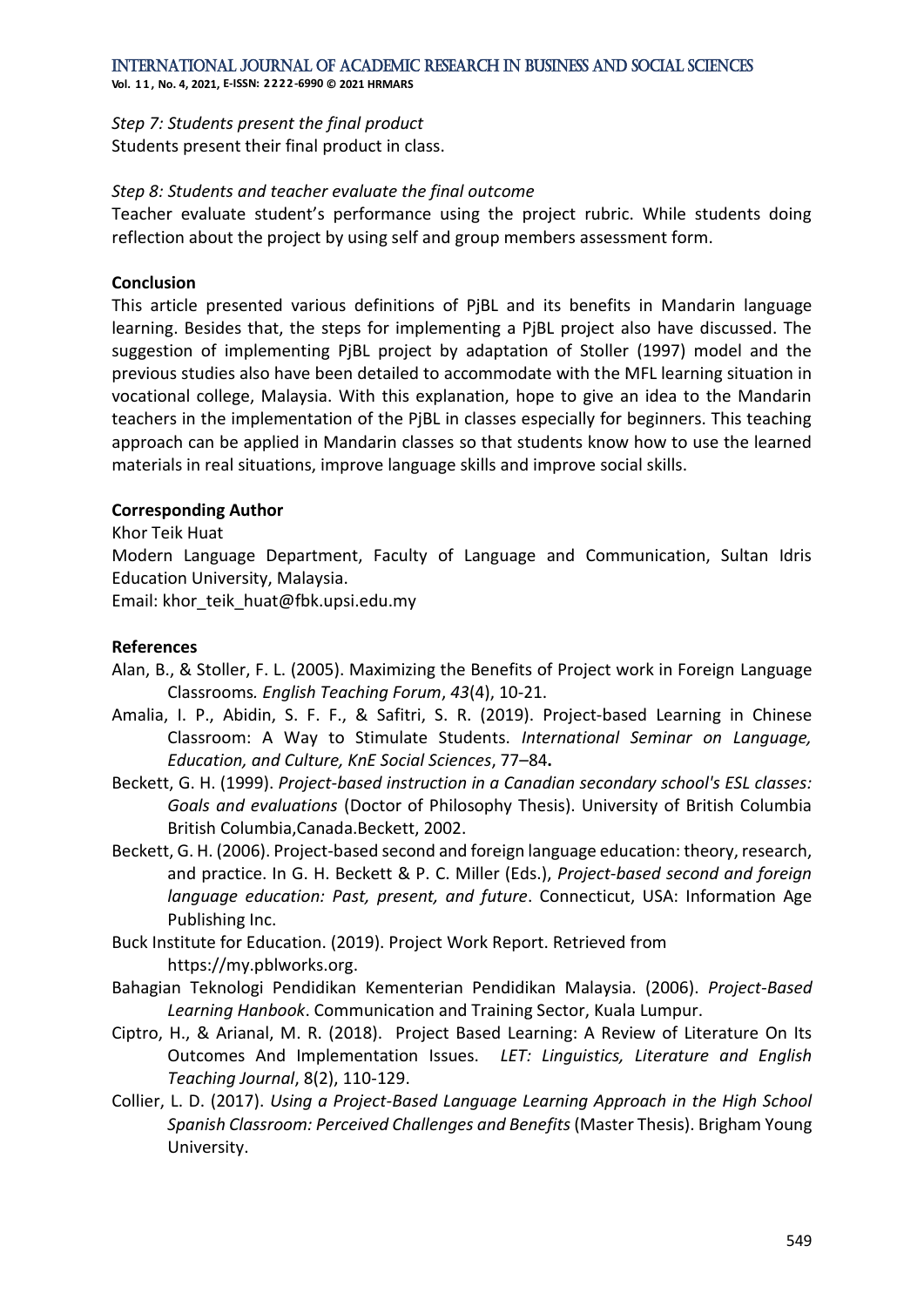**Vol. 1 1 , No. 4, 2021, E-ISSN: 2222-6990 © 2021 HRMARS**

- Eng, L. Y. (2020). A Concept Paper: The Effectiveness of Project Based Learning on Speaking Skill among Non-Native Mandarin Learners in Vocational College Malaysia. *International Journal of Academic Research in Business and Social Sciences*, 10(7), 638–646.
- Zare-Behtash, E., & Sarlak, T. (2017). The Effect of Project Based Learning (PBL) on the Components of Speaking Ability of Iranian EFL Beginner Learners. *Journal of Applied Linguistics and Language Research*, 4, 119-130.
- Hedge, T. (1993). Key Concepts in EFL: Project Work. *ELT Journal*, 47(3), 275-277.
- Kavlu, A. (2016). *Enhancement of English as a Foreign Language (EFL) University Students' Reading Skills through Project-Based Learning Implementation* (Doctoral Dissertation). International Black Sea University.
- Kementerian Pendidikan Malaysia. (2018). *Kurikulum Standard Kolej Vokasional Bahasa Mandarin Diploma Kolej Vokasional Malaysia*.
- Li, X. (2014). *Dui Wai Han Yu Jiao Xue Zhong de Xiang Mu Jiao Xue Fa Tan Suo* (Master Thesis). Universiti Perguruan Nanjing.
- Lui, X. X. (2013*). A Course Design of Intermediate Spoken Chinese with Project Teaching Method* (Master Thesis). Jilin University China.
- Moritoshi, T. P. (2017). *The Perceived English Language Learning Outcomes Associated with Project-Based Language Learning: A Case Study at a Japanese Junior College* (Doctor of Philosophy Thesis), Aston University.
- Niu, H. Y. (2019). *The Teacher Design of Elementary Chinese Comprehensive Course For Thailand Based on Project Based Learning – Taking Animal As An Example* (Master Thesis). Anyang Normal University.
- Ong, E. T., Norazura, A., Zaharah, M. J., Sabri, M. H., & Abdul, M. H. M. N. (2017). Stem Education Through Project-Based Inquiry Learning: An Exploratory Study on Its Impact Among Year 1 Primary Students. *Jurnal Pendidikan Sains & Matematik Malaysia*, 7(2), 44-51.
- Pham, D. T. (2018). Project Based Learning: from Theory to EFL Classroom Practice. *Proceedings of the 6th International Open TESOL Conference,* 327-339.
- Stoller, F. L. (1997). Project Work: A Means to Promote Language and Content. *English Teaching Forum,* 35 (4), 2.
- Thomas, W. J. (2000). A Review of Research on Project-Based Learning. Retrieved from http://www.bie.org/research/study/review\_of\_project\_based\_learning\_2000
- Van Lam, N. (2011). Project-based learning in teaching English as a foreign language. *VNU Journal of Science, Foreign Languages*, 140-146.
- Wan, H., Wan, R., Che, G. C. K., & Arman, S. A. (2020). Keberkesanan Pembelajaran Berasaskan Projek Terhadap Motivasi Intrinsik dalam Subjek Projek Tahun Akhir 1 (Pta1) di Kolej Vokasional Slim River. *International Journal of Education, Psychology and Counselling (IJEPC),* 5(34), 197-211.
- Xing, S. (2020). *A Case Study og Project Teaching Method Applied in Teaching Chinese Idioms to Foreigners* (Master Thesis). Hebei University.
- Zhao, J., & Becket, G. H. (2014). Project based Chinese as a foreign Language Instruction  $-A$ teacher Research Approach. *Journal of the Chinese Language Teachers Association*, 49:2, 45-74.
- Zhou, Y. (2013). Xiang Mu Jiao Xue Fa Gei Dui Wai Han Yu Jiao Xue De Qi Shi. *Modern Chinese*, 84-87.